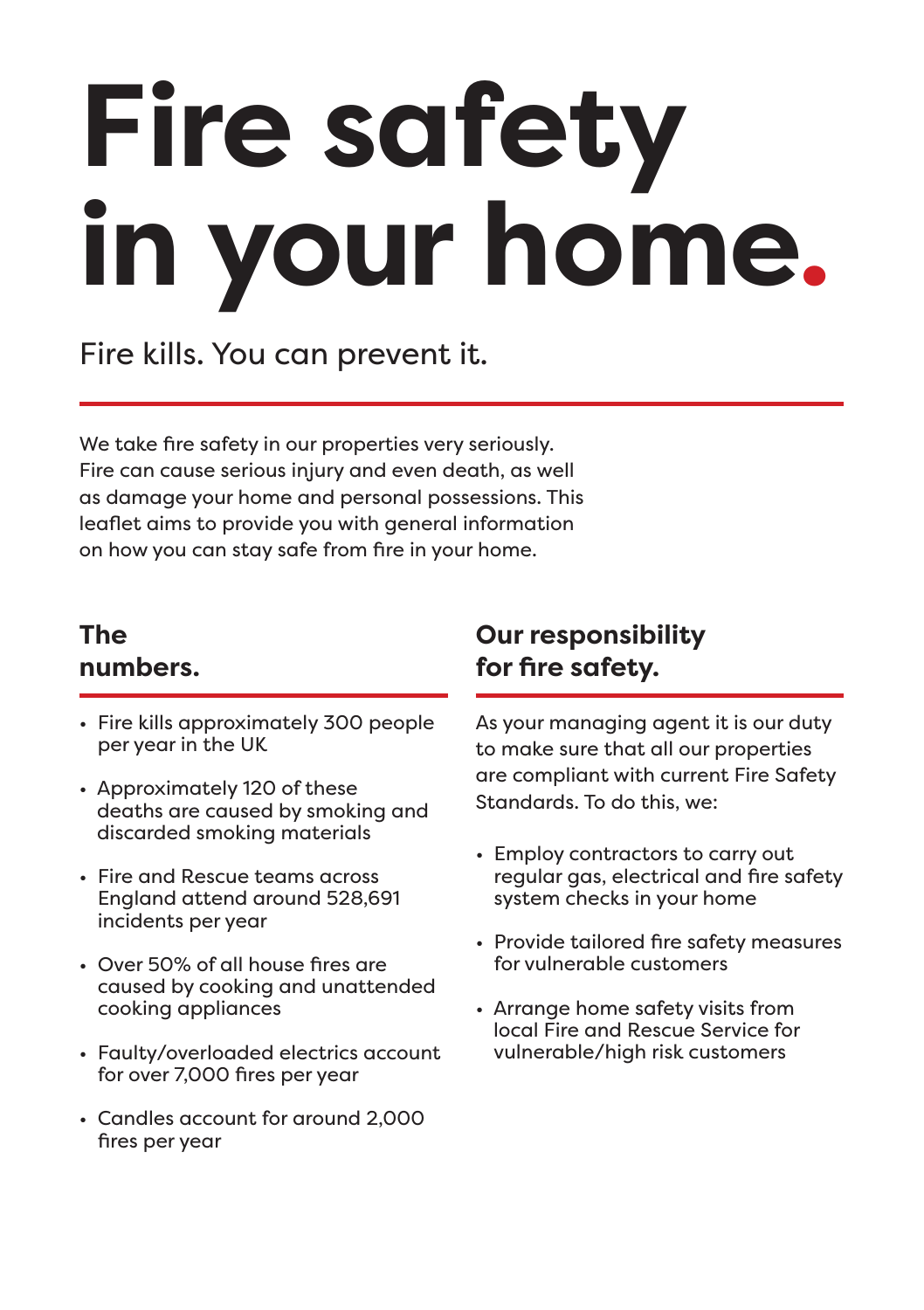## **What can you do to prevent a fire?**

Most people know the basics of fire safety at home, such as not leaving burning candles unattended. However, here are a few more things you can do around the home to prevent a fire.

## **In the kitchen. Electrics.**

- Don't leave pans unattended
- Take care if wearing loose clothing
- Keep the oven, hob and cooker clean and free from grease
- Once you have finished, check that appliances are turned off
- Avoid leaving children alone in the kitchen
- Don't cook if you are under the influence of alcohol or drugs
- Remember to close your kitchen door at night when you go to bed or if you are leaving your home

## **Smoking.**

- Never smoke in bed
- smoking materials are fully out before Turn off electrical appliances • Make sure cigarettes and other disposing of them
- Always use an ashtray and put it on an inflammable surface at night
- Don't leave lit cigarettes unattended
- Keep matches and lighters out of the reach of children
- Where possible cigarette lighters should be filled outside

- Make sure electrical appliances are kept in good working order and do not use them if there are any signs of damage or loose wiring
- Unplug appliances before going to bed or when you are not using them
- When changing a fuse, make sure you use the right one to prevent overheating
- Don't overload sockets, avoid the use of electrical extension leads where possible and always make sure that they are to the correct British Standard
- Keep portable heaters clear from flammable materials – don't dry clothes over them

## **Before you go to bed.**

- 
- Check your cooker is switched off
- Put candles and cigarettes out properly
- Close all doors this will help to prevent fire from spreading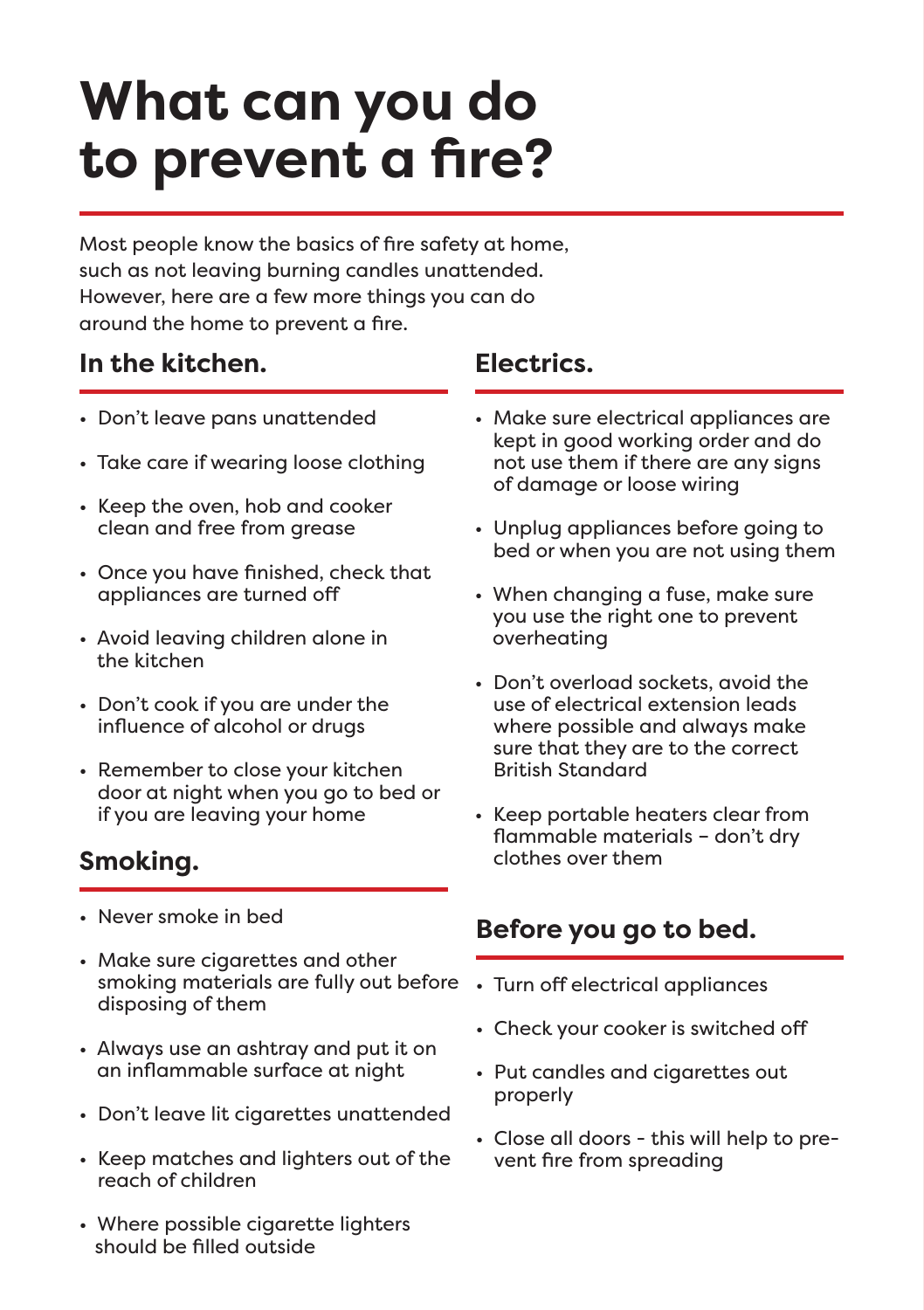## **What to do in the event of a fire?**

If there's a fire in your home, you need to act quickly. Make sure you are prepared and follow these simple steps:

- Plan your escape and make sure everyone knows the routine
- Keep your exit routes clear so you can escape easily
- If doors and windows can be locked, make sure keys are easily accessible
- Don't tackle the fire yourself
- Get out if it is safe to do so and leave your possessions behind
- Close the doors behind you
- Keep low smoke rises and the air at a low level will be clearer
- Dial 999 to report the fire
- Stay out of your building until the Fire Brigade says it is safe to return

### **If your escape route is blocked:**

- Head to a room with a window
- Close the door and use blankets or bedding to stop smoke getting under the door
- Call 999 or, if you haven't got a phone, shout out of the window